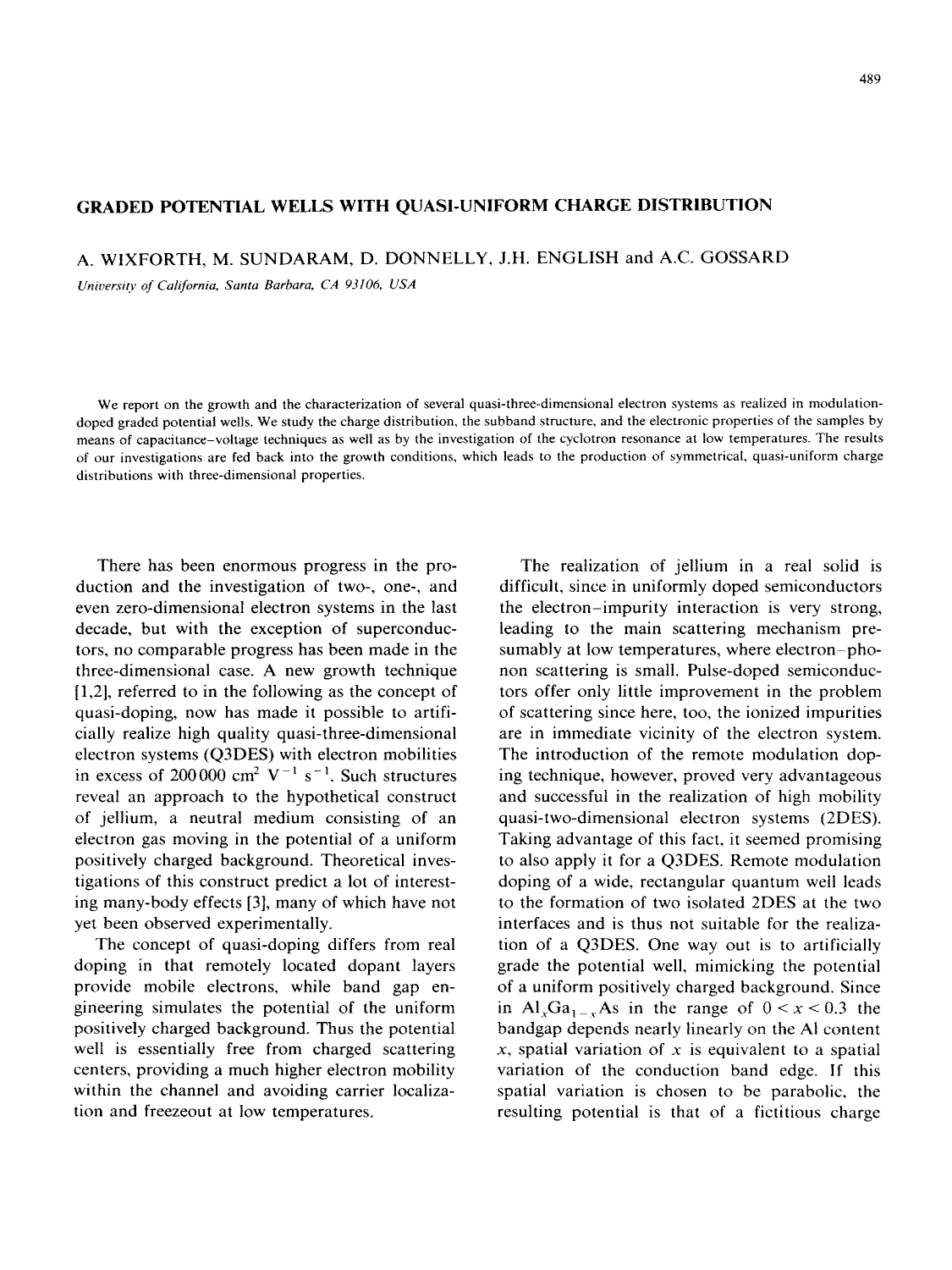

**Fig. 1. Sketch of a quasi-doped parabolic well. A 20 /i superlattice consisting** of one layer GaAs and one layer  $\text{Al}_{0.3}\text{Ga}_{0.7}\text{As}$ **of variable duty cycle provides a digital alloy with spatially varying Al content. The parabolic average Al content is given by the solid line.**

density given by the curvature of the parabola, namely  $n^+=8ee_0D/e^2w^2$ . Here, *D* is the energetic height of the parabola from its bottom at  $z = 0$  to its edges at  $z = \pm w/2$ , where w is the width of the well in the growth direction.

In fig. 1 we show a sketch of such a quasi-doped parabolic well. The spatial variation of the Al content is achieved by using a digital alloy tech- $\frac{5}{3}$ nique. Here, we grow a 20 A period superlattion each period consisting of one layer GaAs and one layer  $Al_0$ ,  $Ga_0$ , As. The duty cycle of these two layers is varied quadratically during the growth. such that the average Al content if integrated over the superlattice approaches the solid line parabola. To the left and the right of the well, dopant layers provide mobile electrons, which act to screen the pseudo-charge and form a Q3DES of space charge density that equals the designed one  $n^+$ . An undoped layer between the dopants and the well reduces ionized impurity scattering and thus enhances the electron mobility in the channel.

To elucidate the actual distribution of free carriers within a quasi-doped parabolic quantum well, we use a capacitance-voltage  $(CV)$  profiling technique at room temperature. For this purpose, specially designed samples have been fabricated. Here, the parabolic wells are grown on  $n^+$ -doped substrates with an  $n^+$ -doped cap layer above the well. A Au-Ge electrode evaporated on top of the sample provides a Schottky gate. Between this gate electrode and an In contact on the sample backside, a gate voltage can be applied. The  $CV$ measurements then are carried out using an im-

pedance analyzer, operating at a frequency of 1 MHz. By increasing the gate voltage the depletion zone edge beneath the Schottky gate can bc swept through the structure, and by measuring the capacitance of the device, an apparent carrier distribution profile as a function of depth into the sample can be extracted. This apparent profile is directly connected with the actual, true electron distribution within the well. Details on this and the deconvolution process used in our calculations will be presented elsewhere. **Here, we** only wish to point out the results of our investigations. Assuming a quasi-uniform distribution of the free carriers in the well, we can model the expected apparent profile as it would be extracted from  $CV$ measurements. Comparison with the experimental data then allows us to fit the true carrier distribution in our samples.

A typical result of such a fit is given in fig. 2. where we plot the measured apparent carrier profile (a) and both the calculated apparent (b) as well as the deduced true carrier profile (c) as a function of the depth beneath the Schottky gate for a 2000 A wide parabolic well. The true carrier profile is obtained from the best fit of the calcu-



**Fig.** 2. **Typical result** of a  $CV$  **profiling measurement** and **subsequent deconvolution process. In (a), the measured apparent carrier profile as extracted from the measured capacltance is shown. Assuming a true profile (c). the apparent one (h) is calculated and compared with the experiment. This is done self-consistently, until (a) and (h) coincide.**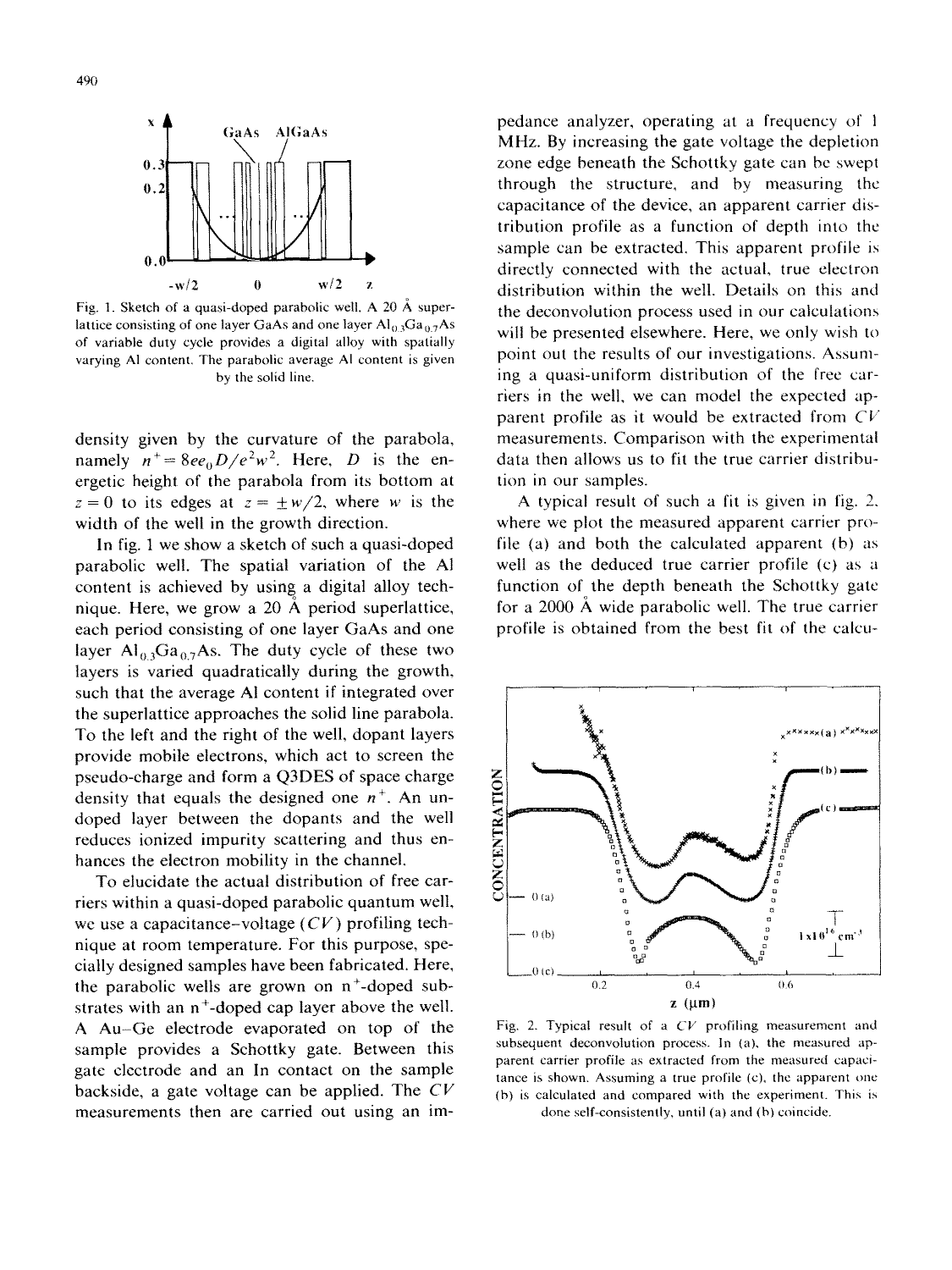lated apparent profile to the experimental data. As can be seen, the apparent profile gives a smeared out version of the true one, this smearing occuring over several Debye lengths.

To investigate the electronic properties of the parabolic quantum wells, we measured the electron mobility  $\mu$  and the carrier concentration  $N_s$ in the van der Pauw method. The measurements have been carried out in a temperature range between 300 and 10 K and in magnetic fields up to 0.5 T. The peak mobilities at low temperatures for the samples investigated lie in the range of  $\mu = 60000 \text{ cm}^2 \text{ V}^{-1} \text{ s}^{-1}$  to  $\mu = 200000 \text{ cm}^2 \text{ V}^{-1}$  $S^{-1}$ ; a mobility enhancement at low temperatures is clearly visible for all samples. The carrier densities within the wells saturate below about 100 K and lie between  $N_s = 1 \times 10^{11}$  cm<sup>-2</sup> and  $N_s = 4 \times$  $10^{11}$  cm<sup>-2</sup> at  $T = 12$  K. By defining an effective width  $w_e = N_s/n^+$  of the Q3DES the wells usually are filled between about 40% to 70% of the nominal well width. Illumination of the samples at low temperatures increases the carrier density due to the persistent photoeffect like in the 2D case, whereas the mobility decreases. This decrease of the mobility with increasing carrier density is attributed to alloy disorder scattering, which increases with increasing Fermi wave vector  $k<sub>F</sub>$  and turns out to be the dominant scattering process in our samples.

To study the actual distribution of the effective mass in a quasi-doped parabolic quantum well, we measured cyclotron resonance (CR) at *T=* 10 K and in magnetic fields up to 3 T using a Fourier transform spectrometer. For the particular sample that we present here, the lowest Landau levels of the two lowest electrical subbands still are occupied at  $B = 3$  T. We thus expect the contribution of two subbands to the CR. A typical result of such an experiment is shown in fig. 3a, where we depict the experimental spectrum for  $B = 3$  T in Faraday geometry, obtained in a 2000 A wide well. The CR lineshape is asymmetric, with a shoulder on the low energy side. This asymmetry has previously also been reported by another group [4]. In fig. 3b, we present the result of a CR lineshape simulation, as obtained by the assumption of the contribution of two subbands to the CR. The influence of the two subbands is repre-



Fig. 3. Experimentally obtained (a) and simulated (b) CR transmission spectrum for a 2000 A wide parabolic well. At  $B = 3$  T the lowest Landau levels of two subbands are still occupied. The observed CR lineshape is asymmetric. with a shoulder on the low energy side. This is attributed to the influence of a second CR in the higher subband. Parameters for the simulated CR lineshape are  $N_s^1 = 1.3 \times 10^{11}$  cm<sup>-2</sup>,  $\mu_1 =$ 185000 cm<sup>2</sup> V<sup>-1</sup> s<sup>-1</sup>,  $m_1^* = 0.0685 m_0$  and  $N_s^2 = 1.2 \times$ cm<sup>-2</sup>,  $\mu_2 = 86000$  cm<sup>2</sup> V<sup>-1</sup> s<sup>-1</sup> and  $m_2^* = 0.0724 m_0$  in the higher subband.

sented by two different effective masses  $m_{1,2}^*$ , two different carrier densities  $N_s^{1,2}$  and two different mobilities  $\mu_{1,2}$ , leading to two calculated CR transmission spectra  $T(\sigma_1)$  and  $T(\sigma_2)$ . Here,  $\sigma_i(\omega)$ is the high frequency Drude conductivity in the presence of a magnetic field, and  $T(\sigma_i)$  is calculated in an exact electrodynamical way. The resulting lineshape of the CR then is obtained by calculating  $T(\sigma_1 + \sigma_2)$ . Using the set of parameters given in the figure caption, the agreement between the simulated and the measured CR is very good. The total carrier density  $N_s^{\text{tot}} = N_s^1 + N_s^2$  also agrees with the one extracted from van der Pauw measurements. The different masses  $m_1^* =$ 0.0685 $m_0$  and  $m_2^* = 0.0724 m_0$  in the two different subbands can be explained by the spatial variation of the Al content within the well. Like the bandgap, also the effective mass in  $Al_xGa_{1-x}As$  depends nearly linearly on the mole fraction x. A parabolic variation of x with depth thus results in a parabolic variation of *m\*(z)* from  $0.067m_0$  in the well center to  $0.082m_0$  at its edges, where  $x = 0.19$ . For simplicity, we assume harmonic oscillator wavefunctions  $|\zeta_i\rangle$  and calculate the mean effective mass in the two subbands using  $\langle m_1^* \rangle = \langle \zeta_i | m^*(z) | \zeta_i \rangle$ . The result of this calculation is shown in fig. 4a, where we plot this mean mass for two subbands as a func-